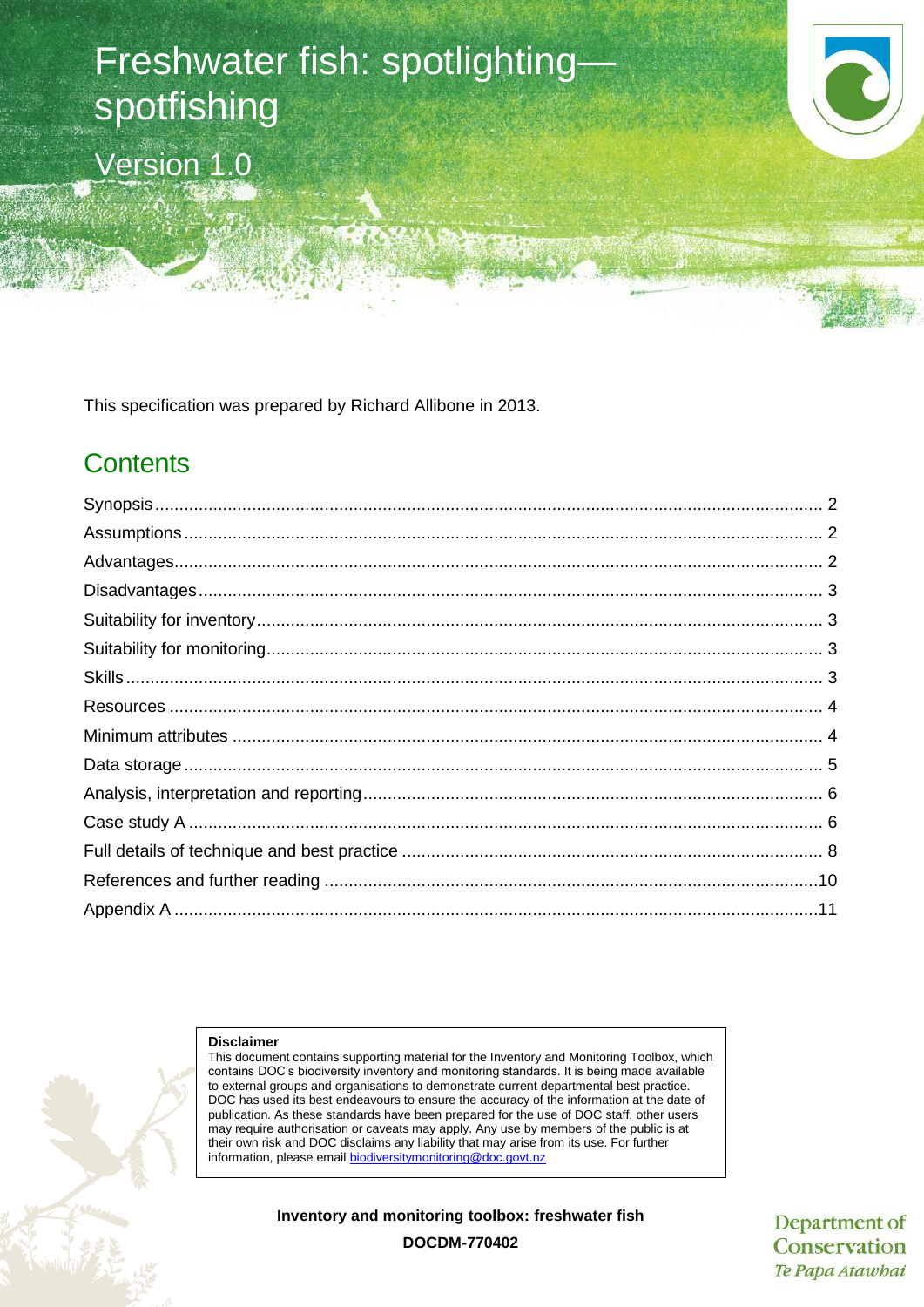### <span id="page-1-0"></span>**Synopsis**

A spotlight spotfishing survey is a rapid survey method for surveying areas of a stream of particular interest. It is a low effort fishing method designed to target small areas of interest for nocturnally active fish such as kōkopu species and can complement spot electrofishing of riffle areas. The surveys are conducted at night along the sections of stream of interest by two or more fish surveyors. As opposed to electrofishing, which is highly efficient at capturing fish from riffle habitats, the spotlighting method samples nocturnally active fish and is most effective in pool and run habitats where the calm water surface allows good visibility into the water. The spotlighting method is more difficult to apply in riffle habitats and even very experienced operators will find it difficult to effectively spot fish in riffles where water is faster and turbulent.

The method will not necessarily provide good data for comparison with other sites if the area surveyed is small. The reach length fished should be guided by the objective, but is generally in the order of 100–200 m to ensure a sequence of pool run and riffle habitat is surveyed and sufficient fishing effort is used to detect potentially rare species of interest. However, the method does not standardise for area or reach length; rather, this will be determined on a project-by-project or siteby-site basis. No nationally recognised standard method has been developed for spotlight spotfishing. Rather, the development of the method has been via the experience of individual operators and as an extension of electrofishing spotfishing methods.

The key aspect of spotfishing by spotlight is to sample enough stream habitat to provide confidence that the target fish species, such as kōkopu species, have been detected if present. No specific reach length can be given for spotfishing as the distance required to detect a species or to survey the area of interest will vary according the objective of the investigation.

### <span id="page-1-1"></span>**Assumptions**

- All fish of a species are equally likely to be seen and captured.
- All survey staff are equally capable.

#### <span id="page-1-2"></span>Advantages

- A highly effective method for detecting nocturnally active fish that can otherwise be difficult to detect using daytime fishing methods.
- The size of fish observed and/or collected is not limited, unlike trapping methods that are limited to fish small enough to enter traps (and avoids predation in the traps).
- Equipment costs are low and the equipment may be used on other projects.
- The survey method, with best practice for handling fish, has little impact upon the fish aside from a short period of disturbance when the spotlight surveyors pass by.
- Health and safety aspects are more limited than for electrofishing.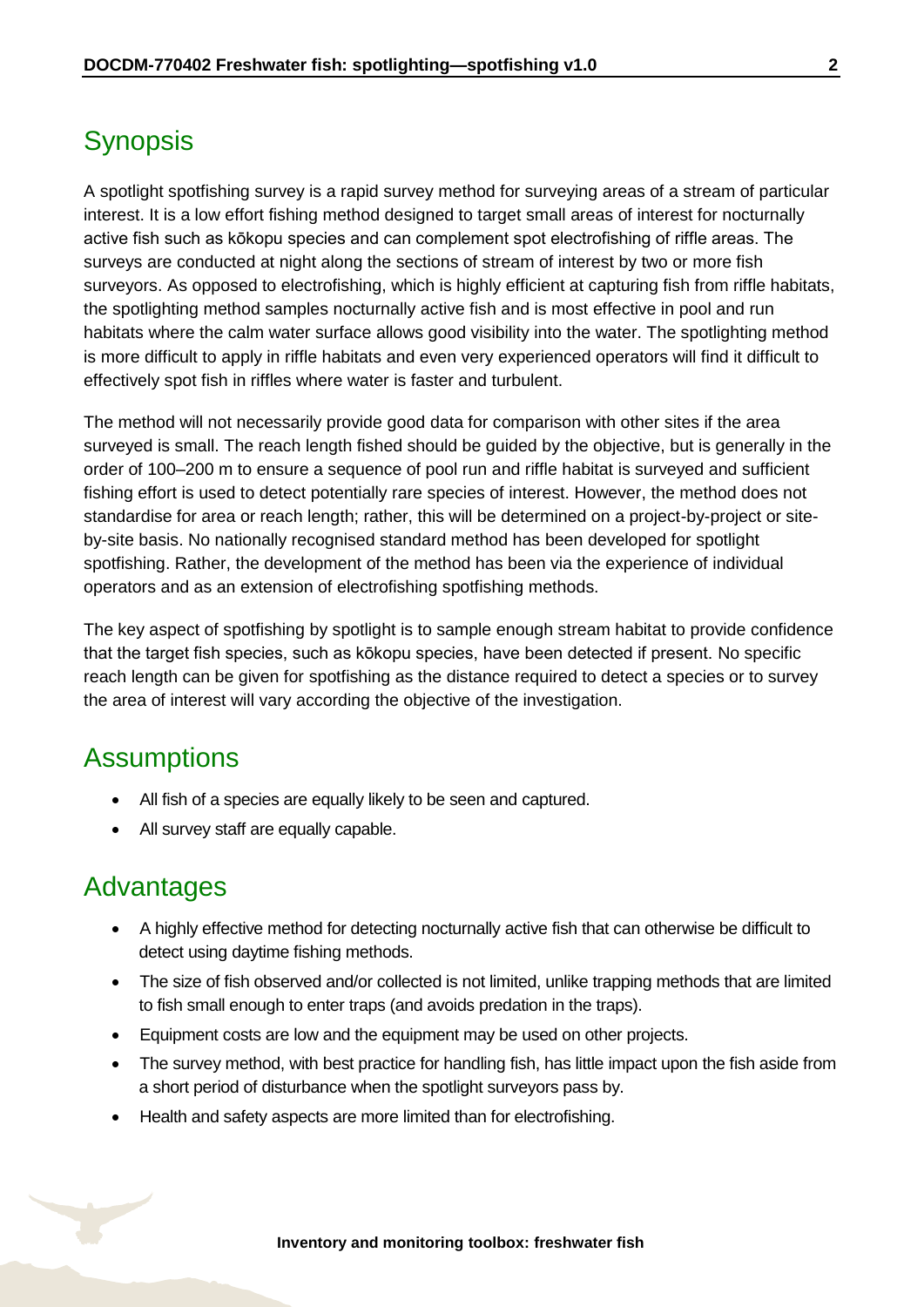- Training requirements are limited before the gear can be successfully used.
- Streams can be surveyed rapidly.
- Large areas of wadeable streams can be surveyed relatively rapidly when compared to electrofishing methods.

#### <span id="page-2-0"></span>**Disadvantages**

- The site will require a daytime visit to first check suitability and locate a good access route.
- Best practice requires that surveys are undertaken at normal or low flows when the water is clear and on calm nights with no rain.
- Not suitable for all fish species.
- Survey work requires work at night.
- Quality of the fish survey data depends on surveyors' catching skills and water conditions.
- May be difficult to standardise results across multiple surveyors.
- Fish captures are limited to wadeable depths and large rivers cannot be surveyed.
- Riffle and cascade habitats are difficult to survey.
- May not be used in dark, tannin-stained waters.

### <span id="page-2-1"></span>Suitability for inventory

This method is suitable for inventory and will provide good presence/absence data for species that are common and are nocturnally active such as kōkopu species. When species are rare this method may fail to detect them if the reach surveyed is short or contains a high proportion of unsuitable habitat.

### <span id="page-2-2"></span>Suitability for monitoring

This method is not suitable for monitoring as the method does not provide any standardisation of effort.

#### <span id="page-2-3"></span>**Skills**

- Good field skills and fitness suitable for working in forest areas at night
- Good navigation skills if field sites are away from access tracks
- Wading and walking in stream skills
- Fish capture, handling and competent fish identification
- Sound judgement with regard to stream, river and weather conditions to ensure safe operations are carried out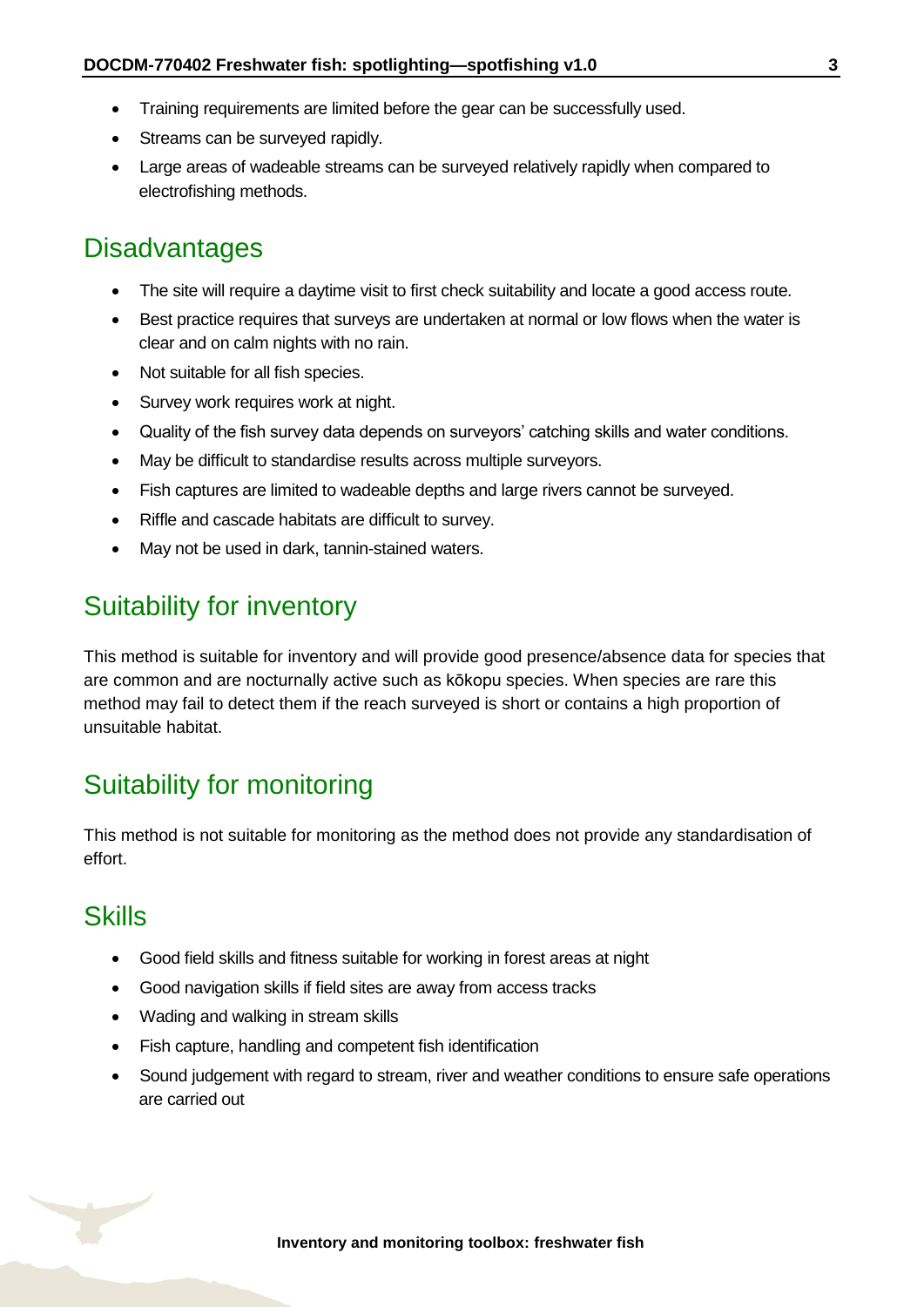Fish identification skills must be appropriate to identify the adults of common fish species seen (the adult galaxiids—īnanga, banded kōkopu, shortjaw kōkopu, giant kōkopu and kōaro; redfin bully; salmonids), and preferably without the fish being caught. Juvenile fish of many species are harder to identify and will either need to be caught or counted as juvenile fish of a genera (e.g. *Galaxias, Anguilla, Gobiomorphus*).

#### <span id="page-3-0"></span>Resources

Initial set-up for spotlighting:

- Spotlight—hunter's spotlight with standard 50 watt bulb or equivalent with LEDs
- Gelcel batteries, either 6–7 amphour or 18 amphour;12 volt
- Battery charger (trickle chargers appropriate for gelcel batteries)
- Map and/or GPS to record fishing site location
- Hand nets
- Fish measuring board
- Buckets
- Backpack for carrying batteries while spotting
- Fish identification quide book
- Pencil and waterproof paper or notebook
- Waders are optional but recommended where water temperatures are cold or where water quality is poor. If waders are used then staff should be trained in wader safety; see 'Wading safely' (olddm-566603) for guidance.<sup>1</sup>
- Other equipment appropriate for the field conditions

### <span id="page-3-1"></span>Minimum attributes

Consistent measurement and recording of these attributes is critical for the implementation of the method. Other attributes may be optional depending on your objective. For more information refer to ['Full details of technique and best practice'](#page-7-0).

DOC staff must complete a 'Standard inventory and monitoring project plan' (docdm-146272).

Minimum attributes to record:

- Site location
- Area fished

 $\overline{1}$ 

- Average wetted width
- Estimate of area fished

<sup>1</sup> [http://www.doc.govt.nz/Documents/parks-and-recreation/places-to-visit/tongariro-taupo/wade-safely](http://www.doc.govt.nz/Documents/parks-and-recreation/places-to-visit/tongariro-taupo/wade-safely-brochure.pdf)[brochure.pdf](http://www.doc.govt.nz/Documents/parks-and-recreation/places-to-visit/tongariro-taupo/wade-safely-brochure.pdf)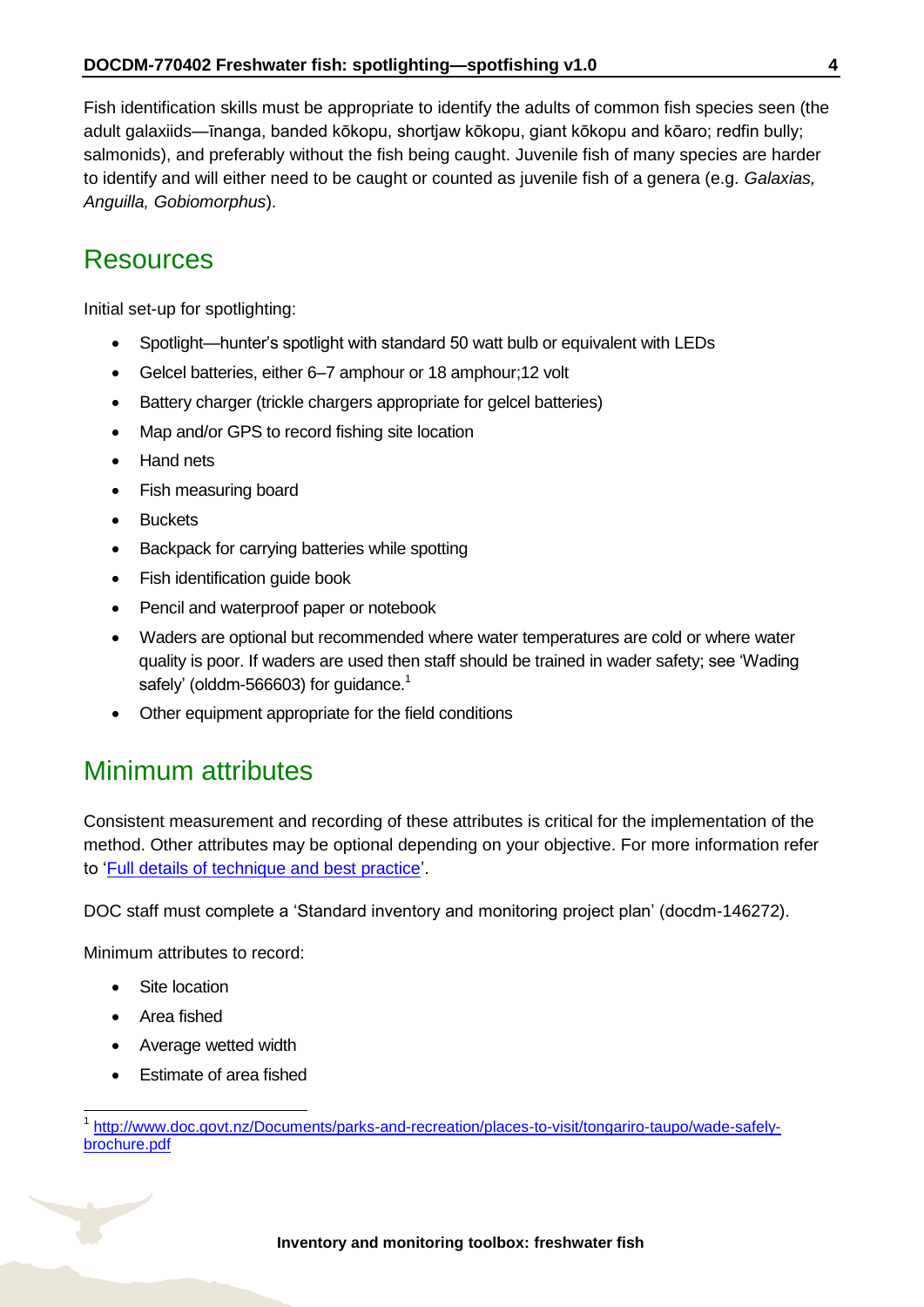- Fishing date and time of day
- Number of people conducting the survey
- Fish caught
- Fish observed but not caught
- Weather and water conditions during survey

National protocols for assessing habitat in wadeable streams have been developed by Harding et al. (2009) and most regional councils will have appropriate standardised methods that could be adopted. Note that many of these methods won't be applicable to large non-wadeable streams and rivers.

#### <span id="page-4-0"></span>Data storage

Data collected during the field phase of the spotlighting work should be transcribed to spreadsheets as soon as possible after collection to ensure data are not lost and errors and omissions identified and corrected where possible. Data should be retained on hardcopy field sheets and in electronic format. This allows field data to be checked if electronic data are lost or questioned. The spreadsheet should record all site location details, fishing date, time, number of surveyors, area surveyed and habitat data.

A consistent data table in a spreadsheet programme is recommended so that data from multiple sites can be compared without the need for reformatting. For each reach fished, it is recommended that the following data be stored in spreadsheets:

• Species of fish observed

-

- Number of each fish species observed or an abundance scoring (rare, occasional, common abundant)
- Number of individuals of each fish species collected (as opposed to observed)
- Individual fish lengths and weights (if data collected)

Summaries of all fish survey data should also be entered into the New Zealand Freshwater Fish Database (NZFFD) administered by the National Institute of Water and Atmospheric Research (NIWA). The NZFFD is an important national repository for presence/absence data and represents a valuable resource for a range of different applications including research, impact assessments and threatened species monitoring. As a minimum, site location, fishing method and species collected should be recorded in the database forms. Data can be entered electronically using the Freshwater Fish Database Assistant software, which is freely available from the NIWA website.<sup>2</sup>

<sup>&</sup>lt;sup>2</sup> <http://www.niwa.co.nz/our-services/databases/freshwater-fish-database>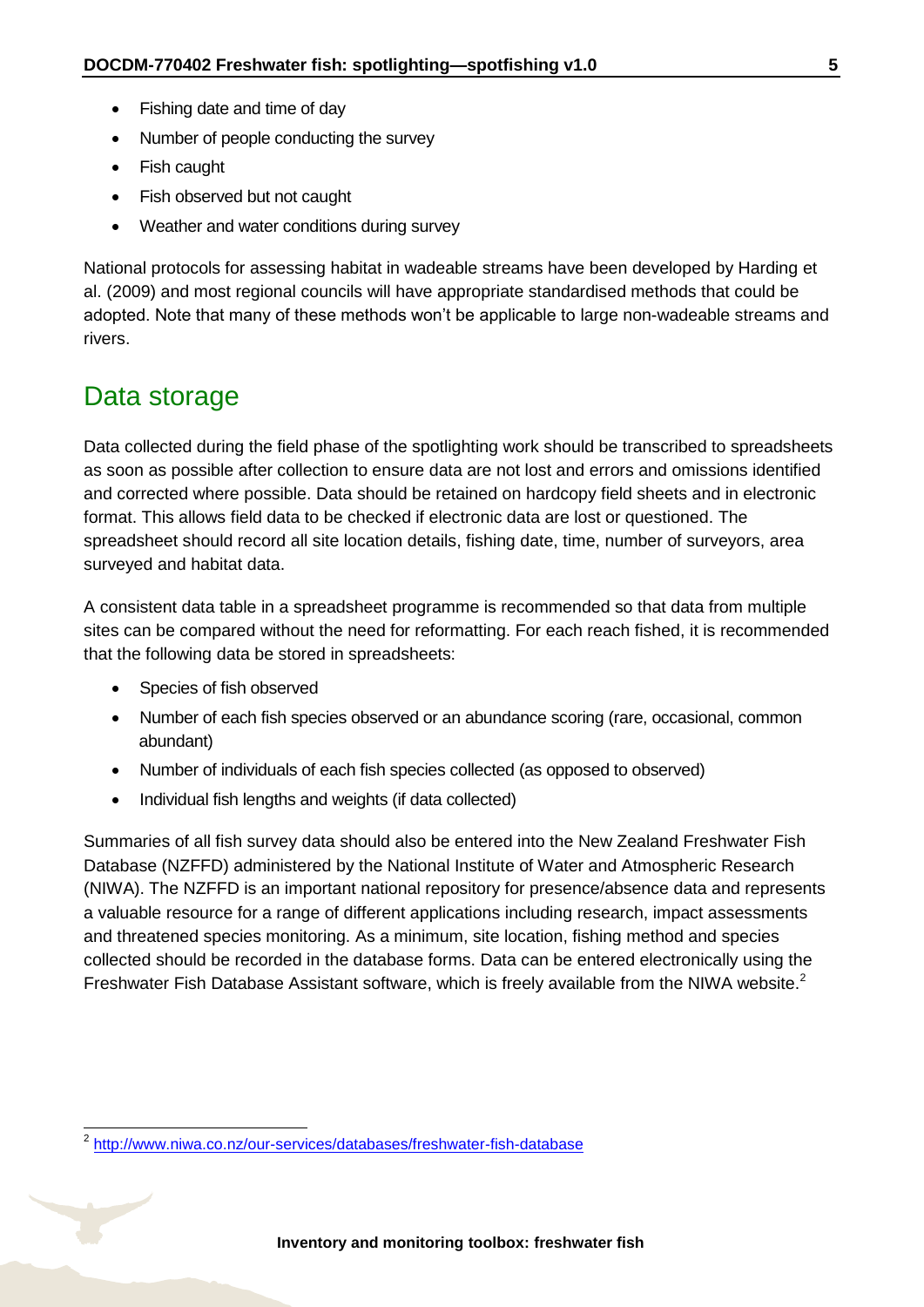### <span id="page-5-0"></span>Analysis, interpretation and reporting

Seek statistical advice from a biometrician or suitably experienced person prior to undertaking any analysis.

Analysis of the raw data can include the following:

- Species diversity
- Estimated fish density within survey reach
- Estimated individual fish species densities within the survey reach
- Length frequencies for each fish species where individuals were collected and measured
- $\bullet$  Biomass per m<sup>2</sup> for each fish species where fish weights were collected
- Condition factor for each individual fish where length and weight data was obtained

The data collected at any one site may be compared with the data from other sites to compare fish species diversity and the abundance of individual fish species using the categorical abundance classes.

The results can be presented in a number of ways depending on whether the data are being analysed for a single site or multiple sites:

- Table and/or graphs with total species diversity at sites
- Length frequency graphs for each fish collected and measured

### <span id="page-5-1"></span>Case study A

#### **Case study A: the distribution of fish in the urban gully system streams of Hamilton City (Aldridge & Hicks 2006)**

#### **Synopsis**

The fish fauna of the urban and peri-urban areas around Hamilton were assessed using a variety of fish methods, Gee's minnow trapping, fyke netting, electrofishing and spotlight spotfishing. The sampling was done in conjunction with water and habitat quality assessments to determine the fish species using the urban and peri-urban streams, the health of these streams and to assess restoration and management options for the streams.

Forty-one sites were fished, all by Gee's minnow traps and fyke nets, and in addition 14 sites were also sampled by spotlighting and 10 sites by electrofishing. Thirteen fish species (eight native and five introduced) were captured during the survey. Of the thirteen species caught, seven (six native and one introduced) were observed and/or caught by spotlighting. The spotlight observation and captures included the capture of giant kōkopu that were too large to enter Gee's minnow traps.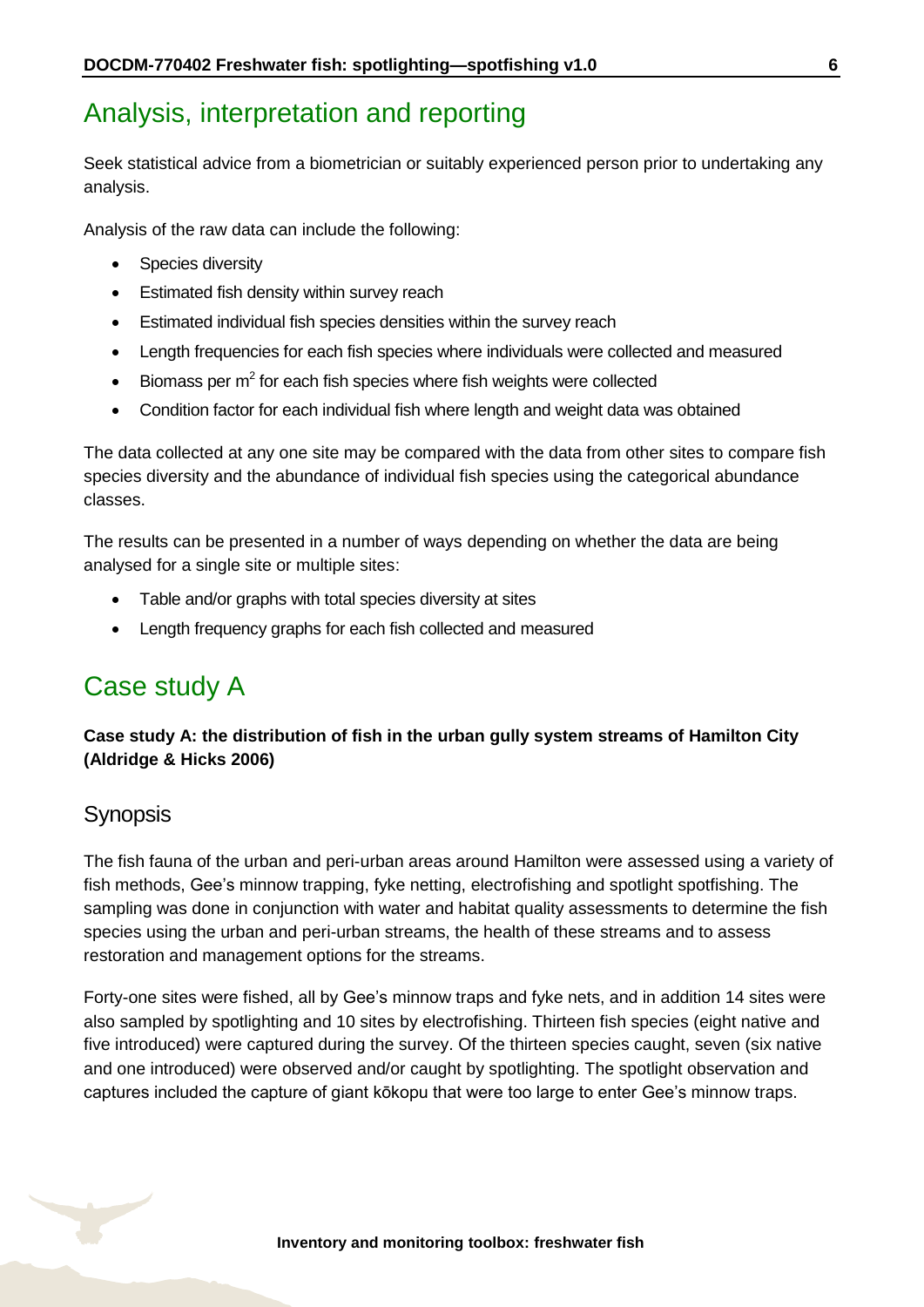#### **Objectives**

 To assess the fish fauna, water and habitat quality of urban and peri-urban streams around Hamilton. Spotlighting was used to provide additional fish survey data for the fish fauna assessment.

#### Sampling design and methods

For the spotlighting, 13 sites from the 41 available were selected for fishing. These were small, shallow streams with clear water; streams that were highly turbid and deep were excluded from the spotlight survey. Sites were surveyed over 4 nights in summer during low flow periods. The length of stream surveyed varied from 30 m to 104 m. Fish observations either determined abundance scores (rare, occasional, common abundant or very abundant) or were total fish counts for each species.

#### **Results**

The spotlight surveys detected seven species, longfin eel, shortfin eel, banded kōkopu, giant kōkopu, īnanga, common smelt and trout (species not provided). The majority of fish were given abundance scores and were either: common, abundant or very abundant. When small numbers of eels and kōkopu were found, these were counted and length was estimated. Four giant kōkopu were observed and these ranged in length from 100–300 mm. Banded kōkopu were classified as abundant at one site and another four were captured at two other sites. The numbers of the two kōkopu species seen and/or caught while spotlighting was greater than the numbers reported in the catches from the Gee's minnow traps, fyke nets and electrofishing when all these methods were combined.

#### Limitations and points to consider

The study completed 13 spotlight spotfishing sites in 4 nights and fished an estimated total of 1059 m of stream habitat, indicating substantial lengths of small streams can be surveyed rapidly by spotlighting. The length of the streams fished varied from 30 m to 104 m meaning the fishing effort was not standardised and comparisons among the catches would not be readily achieved. However, as an inventory method the spotlighting observed the majority of the native fish present and provided additional information of the populations of key species of interest so was a worthwhile component of the whole survey programme.

Apart from kōkopu species and eels, few if any of the fish observed were captured and the study did not collect information on some species aside from abundance scores.

The survey was effective at providing data on the kōkopu species that the other methods did not. Some caution must be applied to this, as for instance, the electrofishing surveys covered only 445 m of stream, so sampling area varied among the methods. However, regardless of the sampling effort the capture of large giant kōkopu by spotlighting is something that the Gee's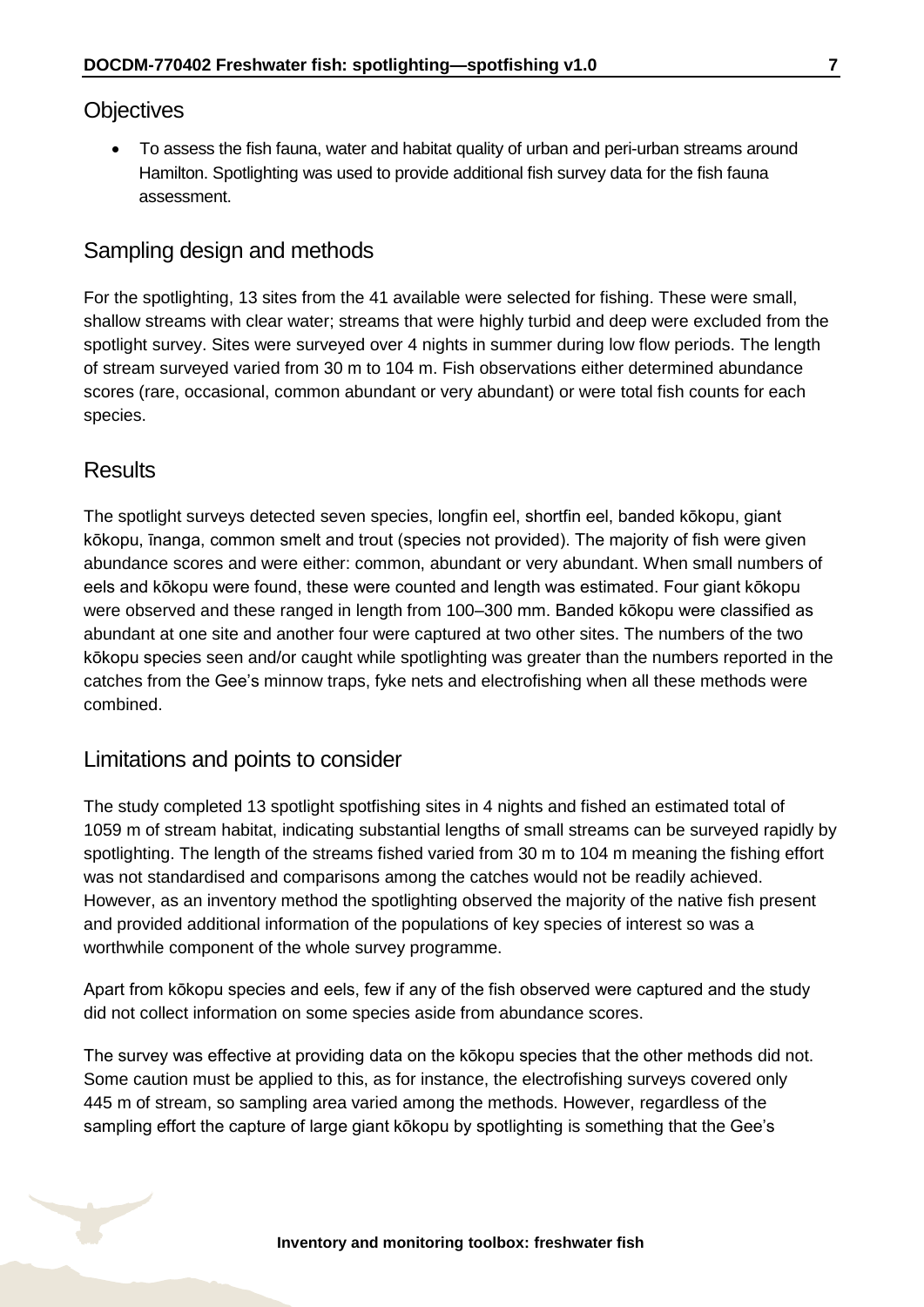minnow trap and electrofishing methods will not achieve. Gee's minnow traps are limited by the size of fish that can pass through the trap entrance. The spotlighting method is not subject to this size limitation.

The spotlight surveys were limited to small streams and those that had clear water. This limitation restricted the use of the method to approximately one-third of the study sites. Photos in the study report indicate the water clarity in some streams was very poor and this poor water clarity is a significant limitation on the use of spotlighting.

#### References for case study A

Aldridge, B.M.T.A.; Hicks, B.J. 2006: The distribution of fish in the urban gully system streams of Hamilton City. Client report prepared for Environment Waikato and Hamilton City Council. CBER contract report 48. [http://cber.bio.waikato.ac.nz/Hicks\\_PDFs/CBER\\_48.pdf](http://cber.bio.waikato.ac.nz/Hicks_PDFs/CBER_48.pdf)

#### <span id="page-7-0"></span>Full details of technique and best practice

Spotlight spotfishing has two key elements: it is a night-time method of fishing using spotlights, and fishing is restricted to single-pass surveys over a reach of particular interest.

For each spot site reach, a site visit is recommended prior to the fishing operation to assess the area to be fished. For short reaches with readily available road access, a daytime assessment can be a simple stop while driving past to view the site. The daytime assessment needs to check the water conditions at the site to see if the conditions are suitable for spotlighting—most importantly that the streambed in the pools, backwaters and runs is visible. If the streambed cannot be seen it will not be possible to see all (or any) fish during the spotlighting survey. This daytime visit can select the fishing reach and mark the upstream and downstream limits in a manner that can be recognised at night. The assessment of the stream reach should confirm the stream is wadeable for the majority of the area of interest although deep pools can be included and surveyed.

If the survey needs individual fish capture details, a habitat map should be drawn up with each pool and run numbered, and an estimate of area made for each habitat unit and the total area of stream to be surveyed. However, for spotfishing, habitat mapping is not usually undertaken, but area fish should be measured or at least estimated. The daytime site assessment should also consider safety issues for night-time work and pay particular attention to riparian vegetation that may represent a hazard at night, and the ease with which the stream can be accessed and walked in the dark. This visit should also determine whether access permission is required from landowners adjacent to the stream of interest.

There is some debate as to whether spotlight fishing should be avoided on nights with a full moon and clear skies, as brighter nights may make fish more cautious and light sensitive, and therefore more difficult to capture. Fishing should avoid nights when there is rain or strong winds, as either of these can cause rippling of the water surface and reduces water visibility and survey effectiveness.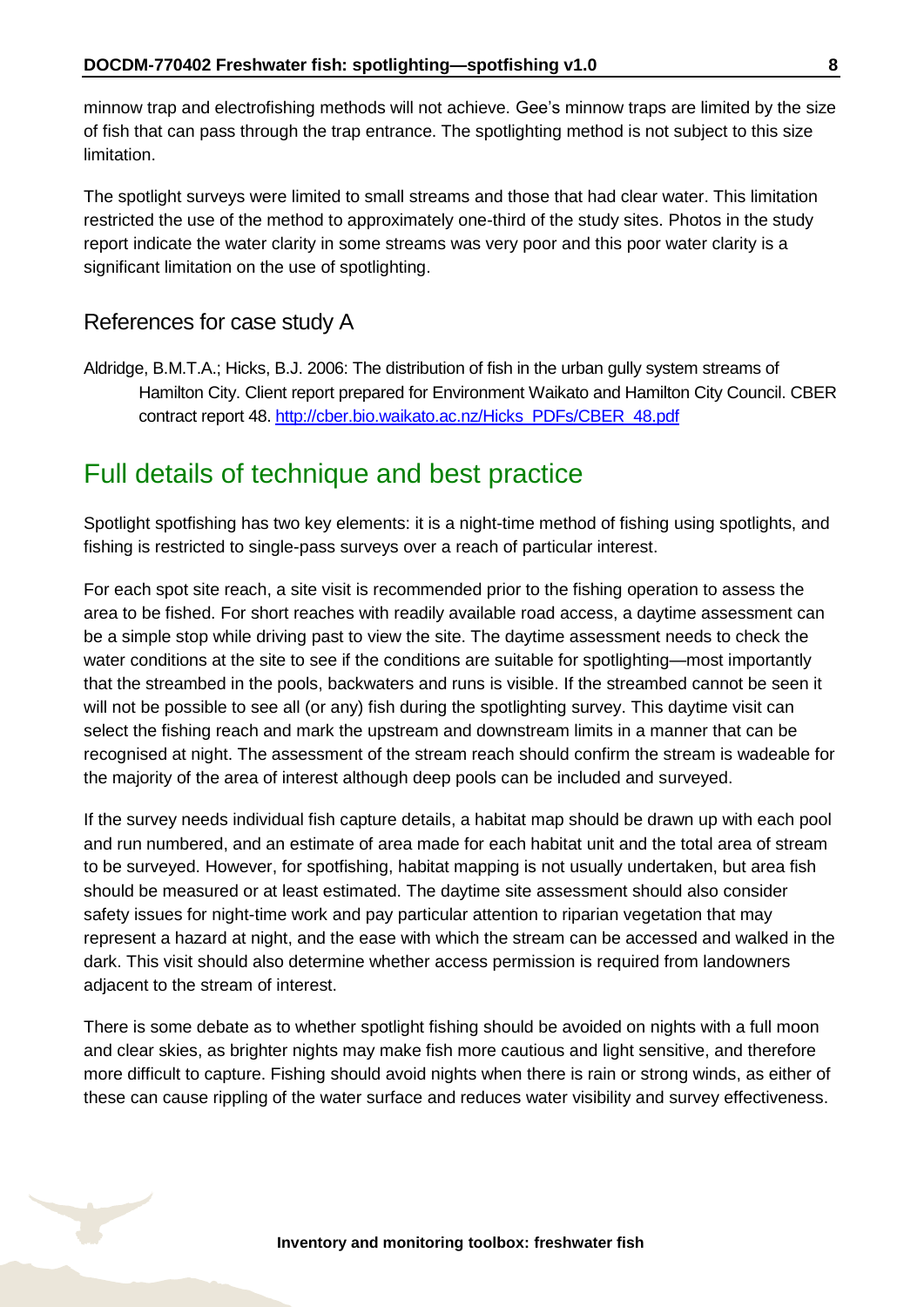Therefore, the ideal spotlighting night is a calm, overcast night on a new moon when stream flows are low and water is clear.

Night-time spotlighting should not commence until an hour after dark. This allows the nocturnally active fish time to leave their daytime cover and take up feeding positions in pools and runs. The survey team should set up their survey equipment (spotlights, head lamps, catching equipment, etc.) away from the study reach to prevent disturbance of the site prior to fishing. Buckets for placing the captured fish in should be carried along during the survey. This avoids walking the stream prior to undertaking the survey, which would disturb the fish.

Fish surveys usually start from the downstream end of the reach, but either upstream or downstream is possible and may depend on access to the site. Fishing a site entails two or three people, depending on the width of the stream, walking carefully along the reach spotlighting the water 0–1.5 m in front and to the side, and looking for fish illuminated by the spotlight. Streams wider than 7 m are best fished with three surveyors as this reduces the amount of cross-channel movements undertaken by individual survey team members. This in turn reduces the amount of disturbance in the water from footsteps and can reduce the disturbance of fish. Spotlights should not be shone further ahead than 1.5 m when surveying as this may disturb fish outside the immediate area where the operator can effectively see and catch them. Care must be taken to survey all areas of the stream including hard to fish riffle areas, along the stream edges and amongst overhanging vegetation and banks. Progress may be slow as each area is searched, although as a general rule experienced surveyors can still move rapidly through a study reach. Team members should progress upstream through the site at the same pace. This may require team members to wait while difficult habitats are searched by other team members.

As surveyors encounter fish, any fish of the species of interest can be captured to confirm their identity and measure them if length information is required. Captures are usually made by the surveyor continuing to shine the spotlight on, or to the side of, the target fish and moving closer to it in a careful manner to avoid disturbance in the water. Once close enough to the fish to attempt netting it, the surveyor can use handheld dip nets to capture the fish. The capture requires the use of two hand nets. When the fish is within reach, the spotlight must still be shone on the fish either by a second person or by the netting person by holding the spotlight between their knees (in shallow water) or holding the spotlight handle in their mouth. Alternatively, some individuals have used a high power headlamp to illuminate the fish at this stage. Hand nets can be placed at the head and tail of the fish. Kōkopu will often not move while the nets are being placed in front and behind them and can be quickly scooped out using the net placed at their tail end. On other occasions, the fish can be very gently nudged from the head or tail by one net to scare them into the other net. The key factors here are to ensure the nets are open and, as most kōkopu sit near the streambed, that the nets are touching the streambed to prevent the fish escaping under the nets. The capture technique is the most critical skill that requires some practice, especially in areas where the water current is strong as flowing water will close the upstream net quickly.

Fish captured can be placed back in the stream at the capture site or retained in buckets if the surveyors wish to avoid the potential for double counting of individuals.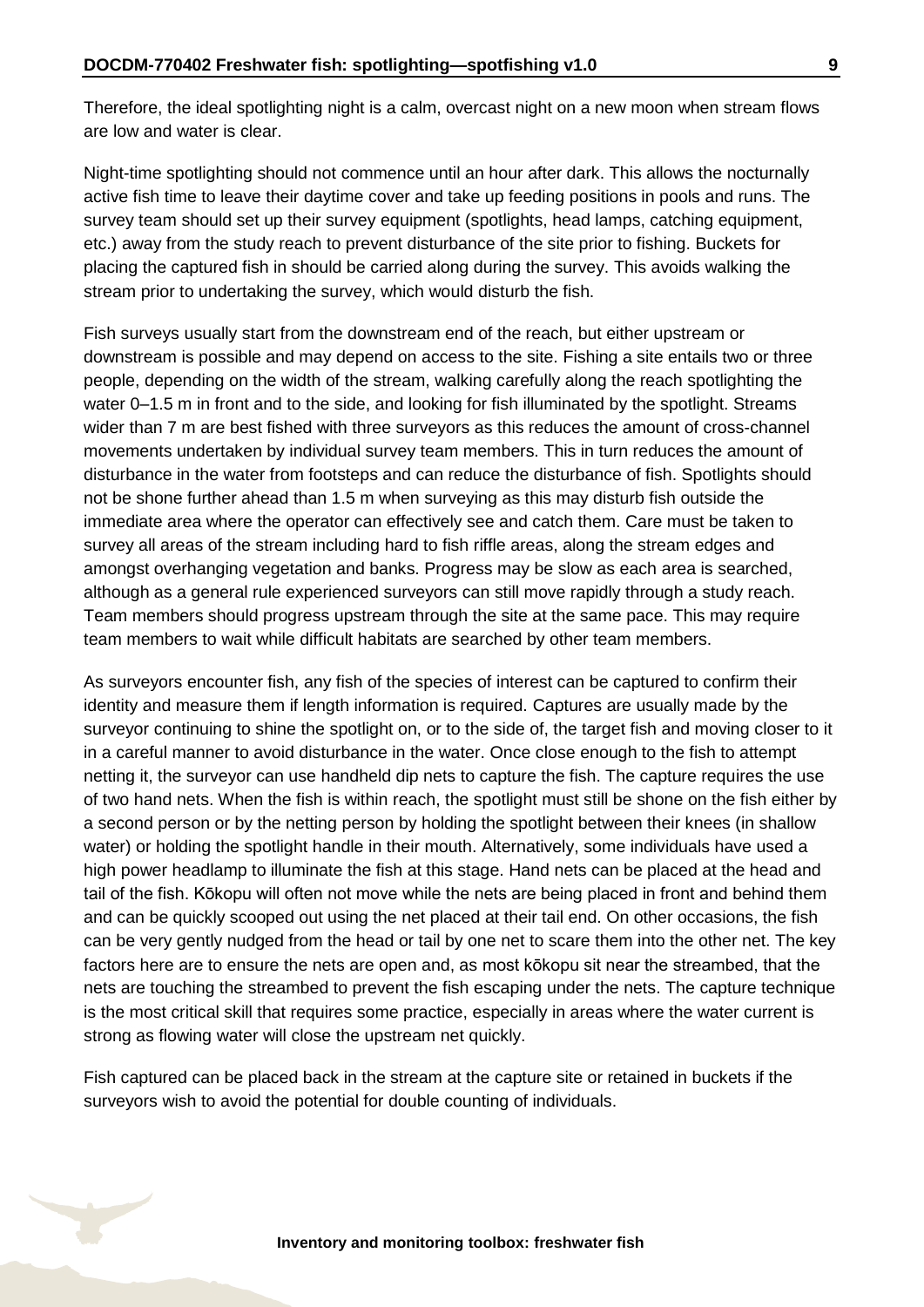The surveyors should record the number of fish of each species caught and any length or weight information collected for those fish. Additional fish counts can be made of fish seen but not caught.

All fish handling should be done following best practice, which includes minimising the unnecessary handling of individual fish and wetting hands prior to handling fish to avoid damaging skin or surface mucus layer. When returning fish to the water from live buckets, lids should be removed from the bucket and the bucket submerged in water allowing fish to swim free.

### <span id="page-9-0"></span>References and further reading

- Aldridge, B.M.T.A.; Hicks, B.J. 2006: The distribution of fish in the urban gully system streams of Hamilton City. Client report prepared for Environment Waikato and Hamilton City Council. CBER contract report 48. [http://cber.bio.waikato.ac.nz/Hicks\\_PDFs/CBER\\_48.pdf](http://cber.bio.waikato.ac.nz/Hicks_PDFs/CBER_48.pdf)
- Allibone, R.M.; Caskey, D.; Miller, R. 2003: Population structure, individual movement and growth rate of shortjaw kokopu (*Galaxias postvectis*) in two North Island, New Zealand streams. *New Zealand Journal of Marine and Freshwater Research 37*: 473–483.
- Bowie, S.; Henderson, I. 2002: Shortjaw kokopu (*Galaxias postvectis*) in the northern Tararua Ranges. Department of Conservation Science Internal Series report number 30.
- David, B.; Closs, G.P.; Arbuckle, C. 2002: Distribution of fish in tributaries of the lower Taieri/Waipori Rivers, South Island, New Zealand. *New Zealand Journal of Marine and Freshwater Research*, *36*, 797–808.
- Harding, J.S.; Clapcott, J.E.; Quinn, J.M.; Hayes, J.W.; Joy, M.K.; Storey, R.G.; Greig, H.S*.*; Hay, J.; James, T.; Beech, M.A.; Ozane, R.; Meredith, A.S.; Boothroyd, I.K.G. 2009: Stream habitat assessment protocols for wadeable rivers and streams of New Zealand. School of Biological Sciences, University of Canterbury, Christchurch. [http://www.cawthron.org.nz/coastal](http://www.cawthron.org.nz/coastal-freshwater-resources/downloads/stream-habitat-assessment-protocols.pdf)[freshwater-resources/downloads/stream-habitat-assessment-protocols.pdf](http://www.cawthron.org.nz/coastal-freshwater-resources/downloads/stream-habitat-assessment-protocols.pdf)
- McCullough, C.D.; Hicks, B.J. 2002: Estimating the abundance of banded kokopu (*Galaxias fasciatus* Gray) in small streams by nocturnal counts under spotlight illumination. *New Zealand Natural Sciences 27*: 1–14.
- Studholme, B.; Barrier, R.; Jack, D. 1999: Shortjawed kokopu (*Galaxias postvectis*) conservation status in Nelson/Marlborough—year one. Interim report, Department of Conservation, Nelson.